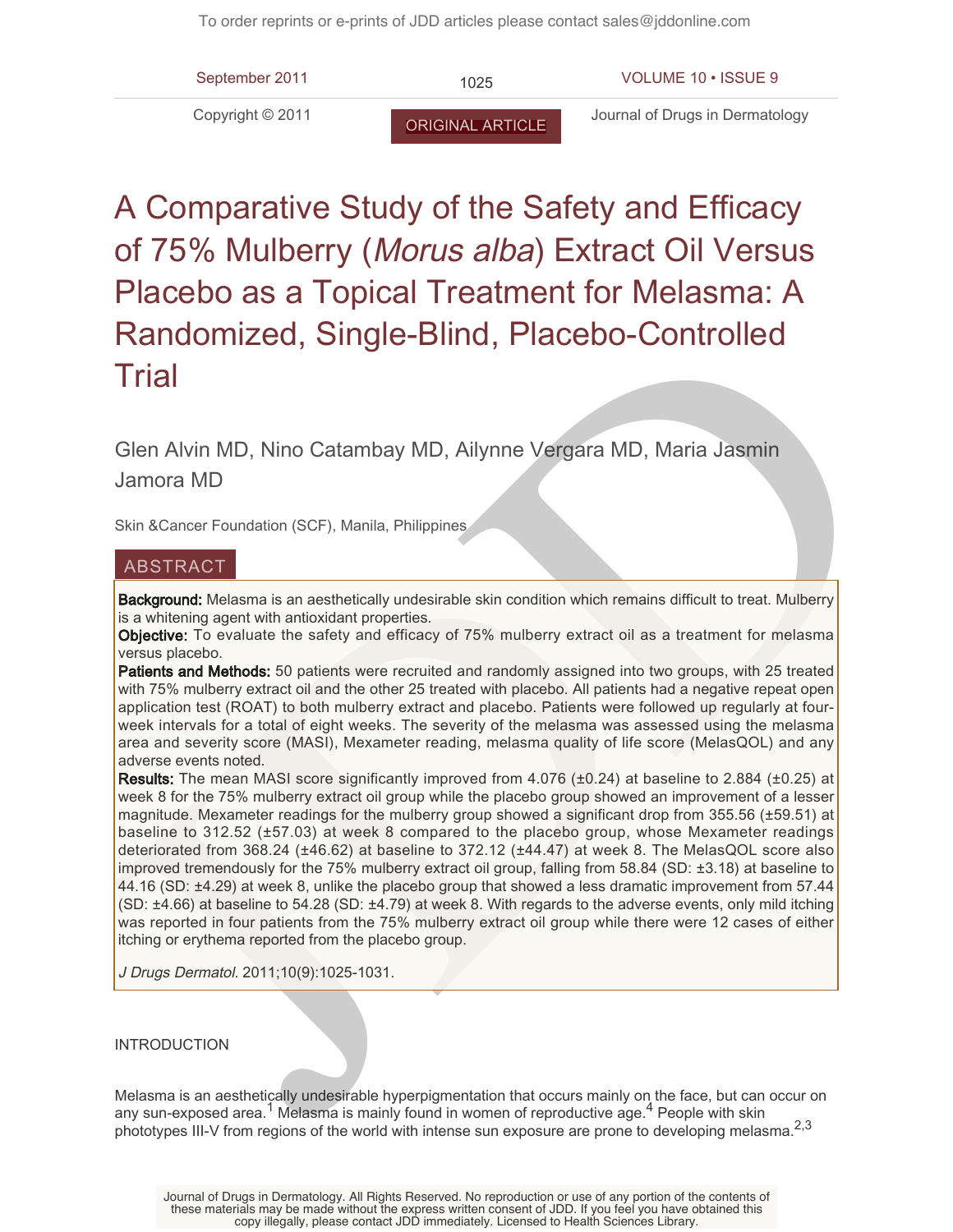Melasma can be difficult to treat, with most treatments beneficial only in the short-term and carrying associated adverse effects like irritation, contact dermatitis and leukoderma.<sup>6</sup> The current gold standard for treatment is hydroquinone.<sup>7</sup> However, there have been reports of contact dermatitis, nail bleaching and ochronosis.<sup>8</sup> Newer topical treatment options for melasma include lincomycin, vitamin C, soy, arbutin, linoleic acid, burner root extract, dithiaoctanediol, beta-carotene, scutellaria extract and mulberry extract.<sup>6,9</sup> Mulberry extract has been found to contain flavinoids and anti-oxidant properties.<sup>10</sup> Its tyrosinase-inhibiting activity is comparable to hydroquinone and kojic acid.<sup>9</sup>

The purpose of this study is to clinically evaluate the safety and efficacy of mulberry extract oil as a skin lightening agent in the treatment of facial melasma. We sought to assess the clinical response objectively by evaluating the melasma area and severity index (MASI), Mexameter readings, assessment by both the physician and a patient quality of life assessment (MELASQOL) taken at baseline and during follow ups, and noting any adverse events.

We sought to assess the clinical response objectively by evaluating the melasma area and severity index (MASI), Mexameter readings, assessment by both the physician and a patient quality of life assessment (MELASQOL) taken at baseline and during follow ups, and noting any adverse events.

## MATERIALS AND METHODS

The study was a randomized, single-blind, placebo-controlled, full-face, open 2-arm trial over a period of eight weeks, conducted on melasma subjects who voluntarily joined the study at the dermatology outpatient department at a charity hospital in Manila.

The protocol was submitted to the institutional Ethics Review Board and received its approval. An orientation of the research team consisting of the principal researcher and two clinical investigators to the protocol was done before starting the study. The clinical investigators were responsible for screening the possible subjects and explaining the objectives of the study procedures, duration and the potential benefits and risks of participation. Written instruction and informed consent were obtained from each of the patients" to "Informed consent was obtained from patients and written instructions given. Each participant was assured by the investigator that all information and results obtained from the study would remain strictly confidential. Subjects were free to withdraw their participation from the study at any time. Any adverse effects from use of the treatment creams would be appropriately treated and medication would be given free of charge.

Subjects were healthy adults of ages ranging between 18 to 60 years old, with modified Fitzpatrick skin phototpes III-V, had melasma with an accentuation of at least 50 percent on Wood's light examination and were not hypersensitive to either mulberry extract or placebo. Exclusion criteria included: pregnant or nursing mothers; other pigmentary disorders; tretinoin, hydroquinone or other bleaching cream or oral contraceptive use in the past six months. All subjects enrolled had a negative repeat open allergy test (ROAT) to 75% mulberry extract oil and placebo.

Fifty (50) adult patients (49 females, one male) were included in the study. A computerized randomization plan was used to randomly assign the patients to two groups: group A (75% mulberry oil extract) and group B (placebo). Subjects were randomly assigned to apply either mulberry extract (75% mulberry in a coconut oil base) or placebo (virgin coconut as base). The samples were placed in identical pre-packed labeled bottles. The degree of hyperpigmentation was determined using a Mexameter. Reading was taken from the face (cheeks, forehead and chin). The digital Mexameter (Mexameter MX18, CK Electronic, Germany) provides an objective reproducible measurement of the two components of skin color, erythema (hemoglobin) and melanin. The MASI score was created by Kimbrough-Green to assess the area and severity of melasma. <sup>17</sup> Standard photographs of the subjects were taken from the front, right and left aspects of the face to highlight the hyperpigmented lesions. The subjects were also interviewed by the clinical investigator regarding their quality of life since developing melasma, based on the survey questions on the MelasQOL Score questionnaire. All subjects were instructed to apply the topical oil twice-daily to the hyperpigmented lesions on the face. They were also given sunblock with SPF 30 which was to be applied to their whole face every morning 30 minutes after applying their designated topical treatment. Subjects were advised to use an unscented soap to wash the face and to avoid unnecessary sun exposure throughout the duration of the study. Subjects were followed up regularly at four-week intervals for a total of eight weeks.

The mean change in MASI scores and Mexameter reading were calculated using the Mann-Whitney test,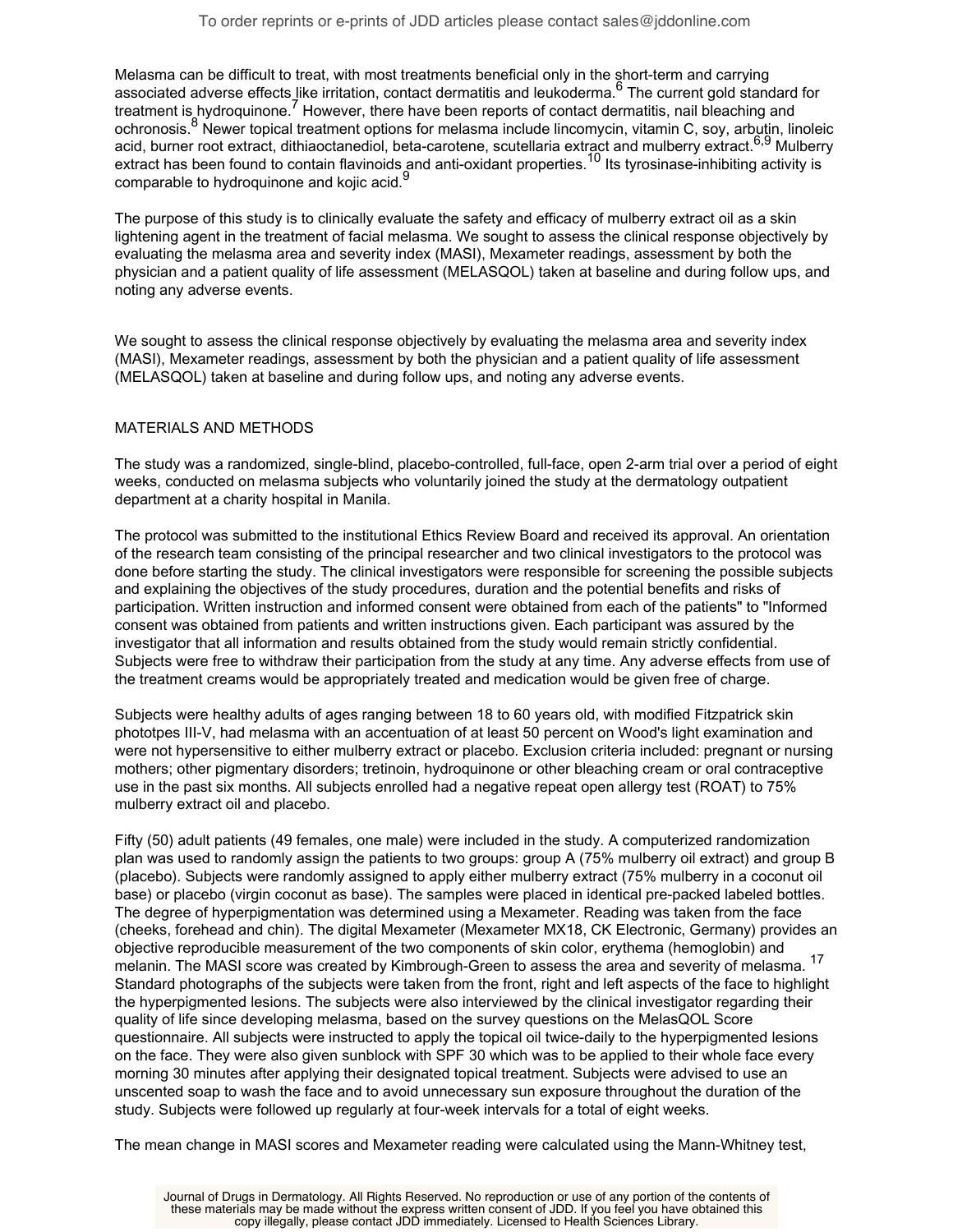while clinical scores between the treatment groups during follow ups were statistically analyzed using the repeat manner ANOVA test. The percentage of patients without adverse reaction was statistically calculated using the test of two proportions. Figure 1 shows a flow chart of the methodology and data analysis for the study.

FIGURE 1. Flow chart of the methodology and data analysis.



RESULTS

# Demographic Data

The subject population consisted of 49 females (98.0%) and one male (2%) with ages ranging from a minimum of 25 years to a maximum of 60 years old. The mean age of the study population was 44.5±7.5 years. The subjects were divided into two groups consisting of 25 subjects. All of the 50 subjects completed the study.

The mean age of subjects in group A was 46.6±8.4 years. The mean age of subjects in group A was significantly older than the mean age of subjects in group B 42.4±6.0 (P value=0.031). Further statistical analysis using the Mann-Whitney test proved that the comparison of the age distribution of subjects between the two treatment groups was not statistically significant (P value=0.072). Figure 2 shows the age distribution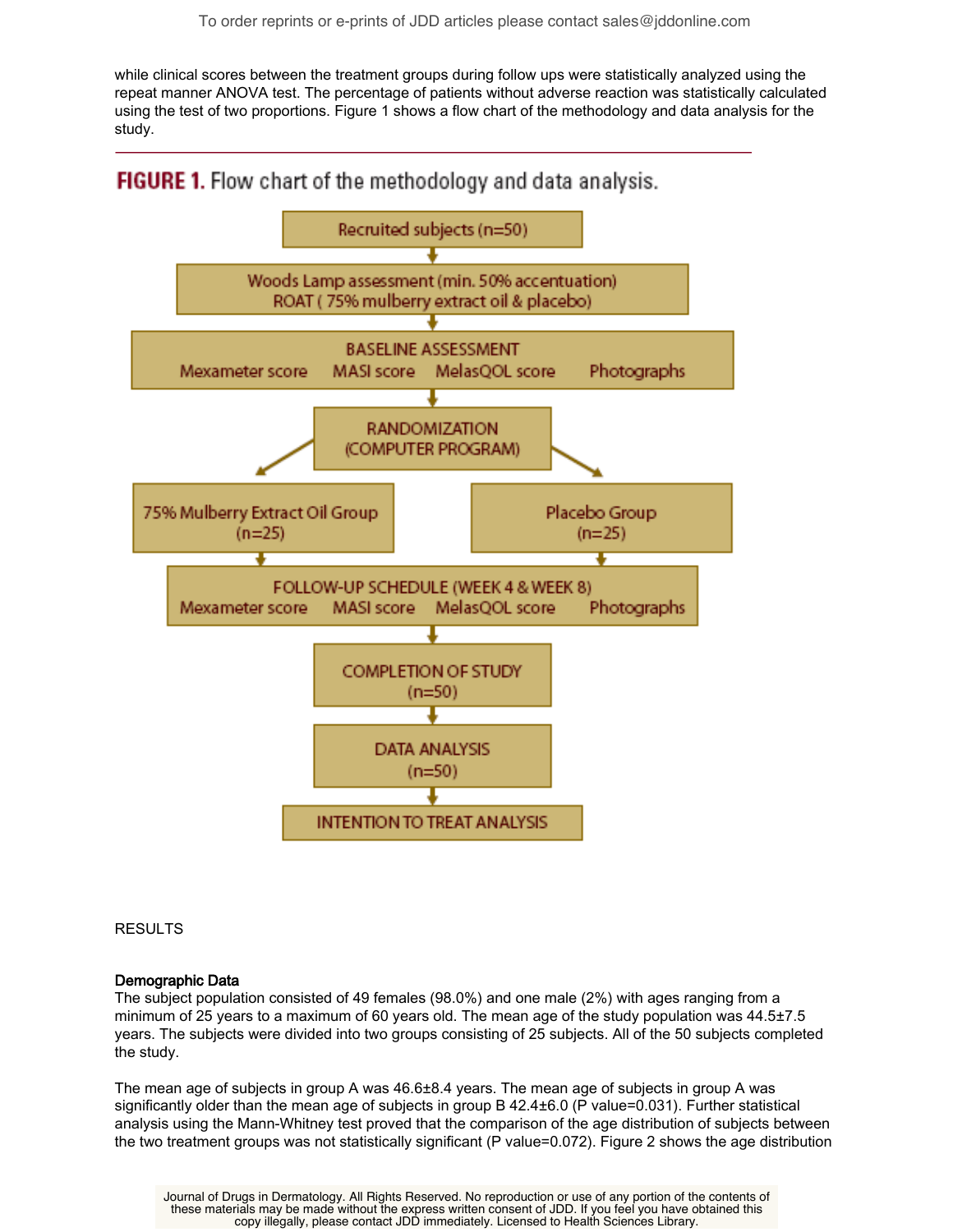of subjects in the two groups.

With regards to the characteristics of melasma, the majority of the subjects in both treatment groups had a centrofacial pattern, bilateral involvement, mixed type melasma with a 1-5 year duration. Likewise, for both treatment groups, most of the subjects had no history of sun block use. Table 1 shows the detailed baseline characteristics of the subjects.

# **Results**

Table 2 shows a comparison of the efficacy of 75% mulberry extract oil versus placebo as a topical treatment for melasma using the MASI scores, Mexameter reading and MelasQOL score as clinical parameters.

### MASI Score

The findings for MASI score using the Mann-Whitney test showed that the 75% mulberry extract oil had a slightly higher baseline value (mean: 4.076, SD: ±0.24) compared to the placebo group (mean: 3.484, SD: ±0.52) and this was statistically significant (P<0.05). The computed mean MASI score for the treatment groups starting

# **FIGURE 2.** Age distribution of subjects randomized to 75% mulberry extract oil versus placebo.



from baseline to week 8 using the Repeated Measures ANOVA test within subjects showed progressive improvement for the 75% mulberry extract oil group (P‹0.05). The mean difference in MASI score from baseline to week 8 for the 75% mulberry extract oil group was 1.19 while the placebo group had a mean difference of only 0.06 for the same period. Overall, there was a significant improvement in the MASI score from baseline to week 8 for the 75% mulberry extract oil group. Figure 3 shows a linear graph of the MASI scores from baseline to week 8 for the two groups.

# Mexameter Reading

Mexameter reading at baseline exhibited a slightly lower value for the 75% mulberry extract oil group (mean: 355.56, SD: ±59.51) compared to the placebo (mean: 368.24, SD: ±46.62) but this difference was not statistically significant (P>0.05). The computed mean Mexameter reading for the treatment groups starting from baseline to week 8 demonstrated a difference for the 75% mulberry extract oil group that was significant (P‹0.05) with decreased Mexameter values indicating a lightening of the pigmentation. The placebo group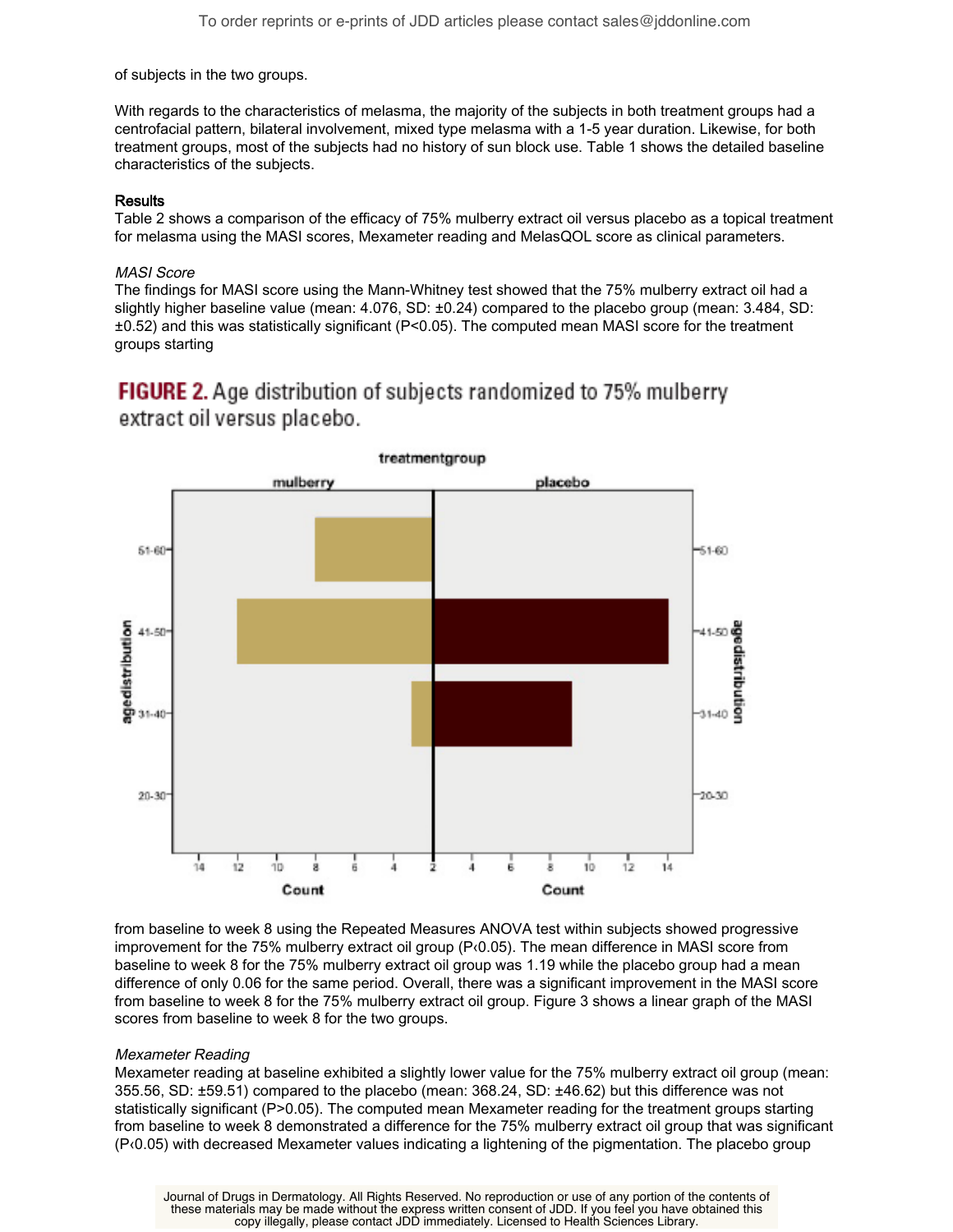actually showed a slight increase in Mexameter reading values. Figure 4 shows a linear graph of the Mexameter reading from baseline to week 8 for the two groups.

#### Quality of Life Assessment

Analysis of the MelasQOL data from the two treatment groups using the Mann-Whitney test showed that at baseline, the 75% mulberry extract oil group had a MelasQOL score of 58.84 (SD: ±3.18) while the mean baseline MelasQOL score for the placebo group was 57.44 (SD: ±4.66); this difference between the two groups was found to be not statistically significant (P<0.05). At week 8, the MelasQol score for the 75% mulberry extract oil group improved to 44.16 (SD: ±4.29) while the placebo group's MelasQOL score was 54.28 (SD: ±4.79); this difference in the MelasQOL score between the two groups was now significant (P<0.05). The MelasQOL score pre- and post-treatment for the two treatment groups showed a general improvement using the Repeated Measures ANOVA test. Figure 5 shows a bar chart of the MelasQOL scores from baseline to week 8 for the two groups.

## Adverse Events

There were 16 reported cases of adverse events, four from subjects in the 75% mulberry extract oil group and 12 from the placebo group subjects. The complaints included erythema and itching. At week 4, four cases in the 75% mulberry extract oil group experienced a mild itching. In the control group, two cases reported a mild pruritus and erythema at week 4, while another two experienced a mild pruritus only. At week 8, there were four reported cases of adverse effects, all from the subjects in the control group. All four subjects had a mild pruritus, with two reporting having mild erythema as well. None of the subjects developed any serious adverse reactions that required treatment or dropping out of the study. All the subjects that reported adverse

#### TABLE 1.

| <b>Patient Demographics</b>                                                                                       |                                          |                                               |                                  |         |  |
|-------------------------------------------------------------------------------------------------------------------|------------------------------------------|-----------------------------------------------|----------------------------------|---------|--|
| <b>Subject Characteristic</b>                                                                                     | <b>Treatment Group</b>                   |                                               |                                  |         |  |
|                                                                                                                   | Mulberry group n=25                      | Placebo group n=25                            | Total n=50                       | P value |  |
| Subject Characteristic                                                                                            | <b>Treatment Group</b>                   | Total                                         | 0(0%                             | 0(0%)   |  |
| Age distribution, (%)<br>$\cdot$ 20-30 years<br>$\cdot$ 31-40 years<br>$\cdot$ 41-50 years<br>$\cdot$ 51-60 years | 2(8.0)<br>3(12.0)<br>12(48.0)<br>8(32.0) | $\mathbf{0}$<br>9(36,0)<br>14(56.0)<br>2(8,0) | $\overline{2}$<br>12<br>26<br>10 | 0.072   |  |
| Gender distribution, (%)<br>• Female<br>• Male                                                                    | 25 (100.0)<br>0                          | 24 (96.0)<br>1(4,0)                           | 49<br>1                          | 1.00    |  |
| Type of melasma, (%)<br>• Epidermal<br>• Mixed Type<br>· Dermal                                                   | 2(8.0)<br>23(92.0)<br>$\mathbf{0}$       | 1(4.0)<br>24 (96.0)<br>$\mathbf{0}$           | 3<br>47<br>$\Omega$              | 0.500   |  |
| Melasma pattern, (%)<br>• Malar<br>· Centrofacial<br>• Mandibular                                                 | 6(24.0)<br>19 (76.0)<br>0                | 4(16,0)<br>21 (84.0)<br>0                     | 10<br>40<br>0                    | 0.363   |  |
| Symmetry, (%)<br>· Bilateral<br>· Unilateral                                                                      | 25 (100.0)<br>$\Omega$                   | 25 (100.0)<br>$\Omega$                        | 50<br>$\Omega$                   |         |  |
| Duration of melasma, (%)<br>$\cdot$ < 1 Year<br>$+1-5$ Years<br>$+5$ Years                                        | 3(12.0)<br>22 (88.0)<br>0                | 4(16,0)<br>21 (84.0)<br>0                     | 7<br>43<br>0                     | 0.500   |  |
| History of sun block use, (%)<br>• None<br>. With sun block use                                                   | 18 (72.0)<br>7(28.0)                     | 21(84.0)<br>4(16,0)                           | 39<br>11                         | 0.248   |  |

events were able to complete the study successfully. Figure 6 shows a photograph of one of the subjects in the study prior to applying the mulberry extract oil on her melasma and the same subject at the end of the study.



Journal of Drugs in Dermatology. All Rights Reserved. No reproduction or use of any portion of the contents of these materials may be made without the express written consent of JDD. If you feel you have obtained this copy illegally, please contact JDD immediately. Licensed to Health Sciences Library.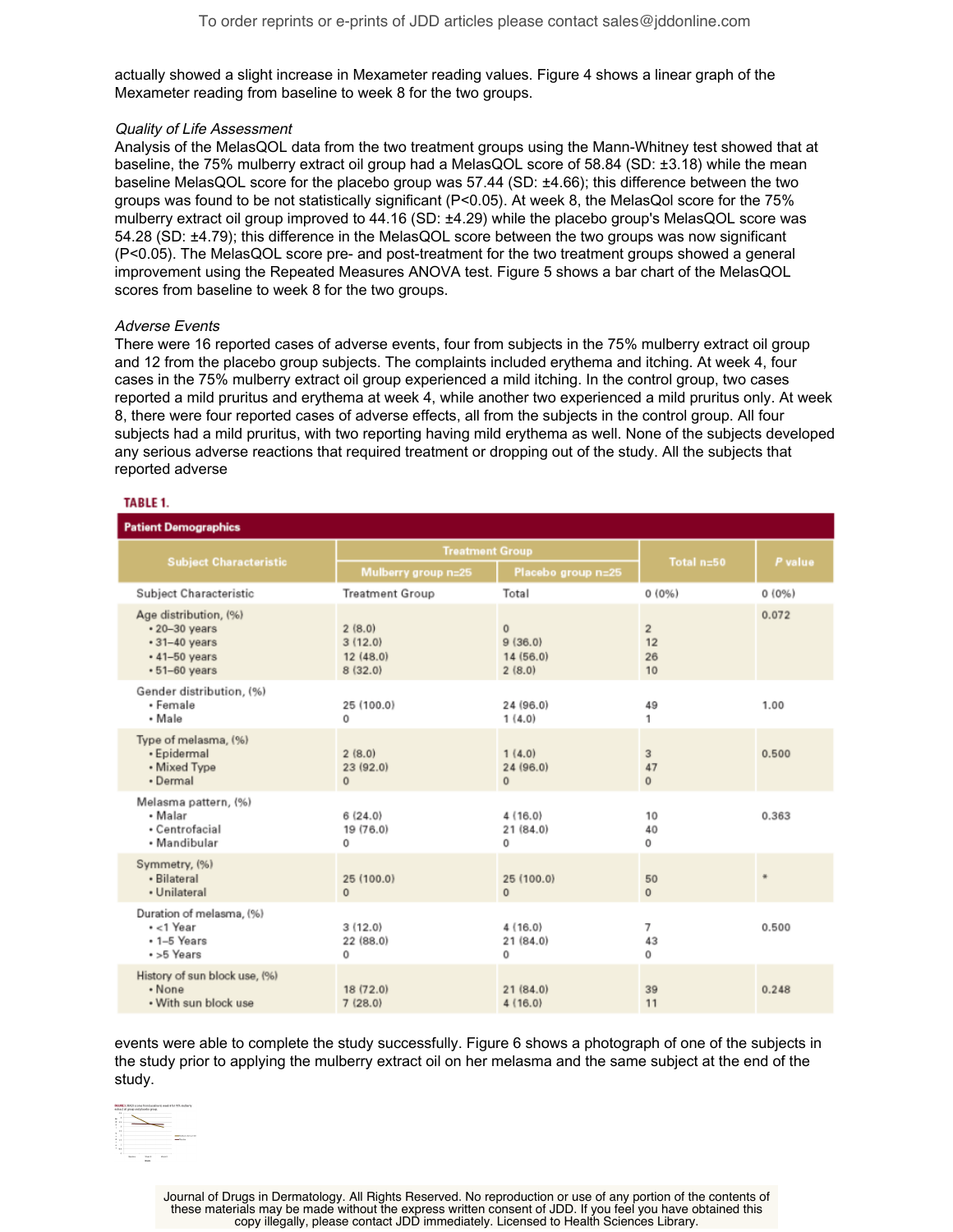# **DISCUSSION**

Melasma is an acquired hyperpigmentation that occurs on sun-exposed skin, presenting as symmetrical, irregular, slowly-enlarging tan-brown macules and patches. Although the precise etiology of melasma remains unknown, it is said to be multifactorial. <sup>2</sup> Genetic predisposition and sun exposure are major factors in the development of melasma.<sup>2</sup> Other factors include hormones, pregnancy, oral contraceptives and photosensitizing medications, and certain cosmetics.  $2,4,5$  The majority of melasma cases occur in women, most commonly during their reproductive years.<sup>4</sup> People with brown skin types (Fitzpatrick skin types IV to VI) from regions of the world with intense sun exposure are more prone to developing melasma.

The most common pattern of melasma is centrofacial, which involves the cheeks, forehead, nose and chin, but it may also present in a malar or mandibular distribution.<sup>2</sup> Examination using Wood's lamp will identify the depth of the melanin pigmentation, thus helping to determine the type of melasma, which is classified into one of three histological types: epidermal, dermal and mixed.<sup>2</sup>

FIGURE 4. Mean Mexameter reading from baseline to week 8 for 75% mulberry extract oil group and placebo group.



FIGURE 5. MelasQOL scores from baseline to week 8 for 75% mulberry extract oil group and placebo group.



Journal of Drugs in Dermatology. All Rights Reserved. No reproduction or use of any portion of the contents of these materials may be made without the express written consent of JDD. If you feel you have obtained this copy illegally, please contact JDD immediately. Licensed to Health Sciences Library.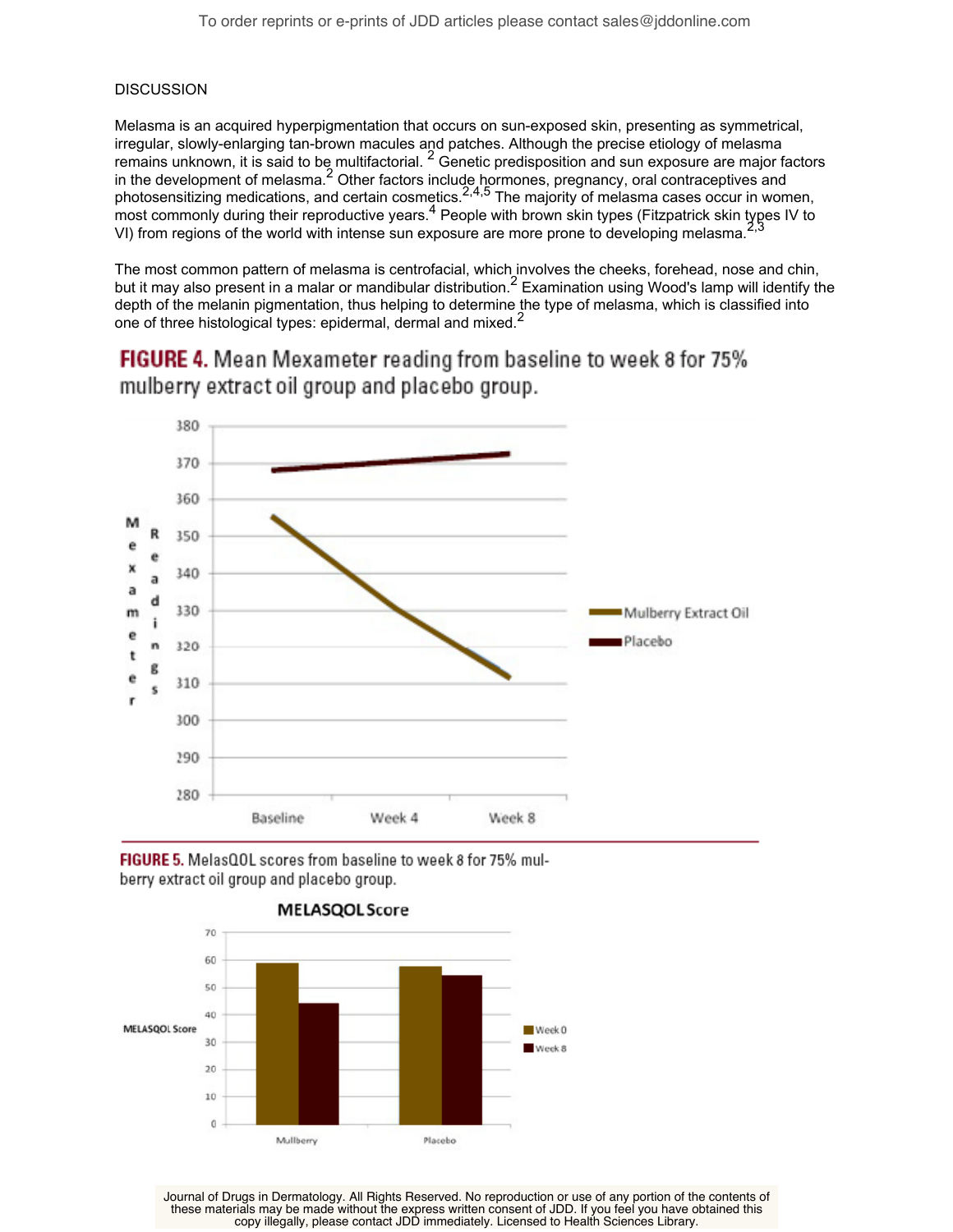FIGURE 6. Patient in the 75% mulberry extract group a) before and b) after treatment with 75% mulberry extract oil over eight weeks. Clinical improvement was seen as improved MASI scores, Mexameter readings and MELASQOL at the end of the study period.



Demographics of our sample population were found to be similar to other reported literature on melasma in tropical regions. The majority of our subjects were from the age group of 41-50 years old. Their melasma was mainly of the mixed type with a bilateral centrofacial pattern of distribution. The lesions were found to have a duration of 1-5 years. Cestari et al. found Brazilian women with melasma to have an average age of 42 years old and mainly skin phototypes III-V as well.<sup>11</sup> Goh et al. found Singaporean melasma subjects to have an average age of 42 years. The subjects were of skin phototypes III-IV and had melasma for an average duration of five years. The majority of patients had a malar pattern of melasma of an epidermal type on Wood's lamp examination.<sup>12</sup>

Melasma is often progressive and recalcitrant to treatment with hypopigmenting agents. Anecdotal studies with modalities such as cryotherapy, medium-depth chemical peels and lasers have shown them to be effective but they may have unpredictable results and potential adverse effects that include local irritation, contact dermatitis, leukoderma and worsening hyperpigmentation. <sup>6</sup> The principles of melasma therapy include protection from UV light, inhibition of melanocyte activity and melanin synthesis, and the disruption and removal of melanin granules.<sup>2</sup> The gold standard in melasma treatment is topical hydroquinone.<sup>7</sup> However, reports of adverse reactions caused by hydroquinone include irritant dermatitis, hyperpigmentation, ochronosis and nail bleaching.<sup>8</sup>

Amongst the new generation of therapeutic armamentarium to overcome melasma are lincomycin, vitamin C, soy, arbutin, linoleic acid, burner root extract, dithiaoctanediol, beta-carotene, scutellaria extract and mulberry extract.<sup>6,9</sup> Most of these are already being used as an adjuvant in skin whitening products, but by themselves, they are yet to be proven effective. $\overline{S}$ 

Mulberry extract is a natural potent antioxidant from the Morus alba plant. Zhu et al. reported that mulberry is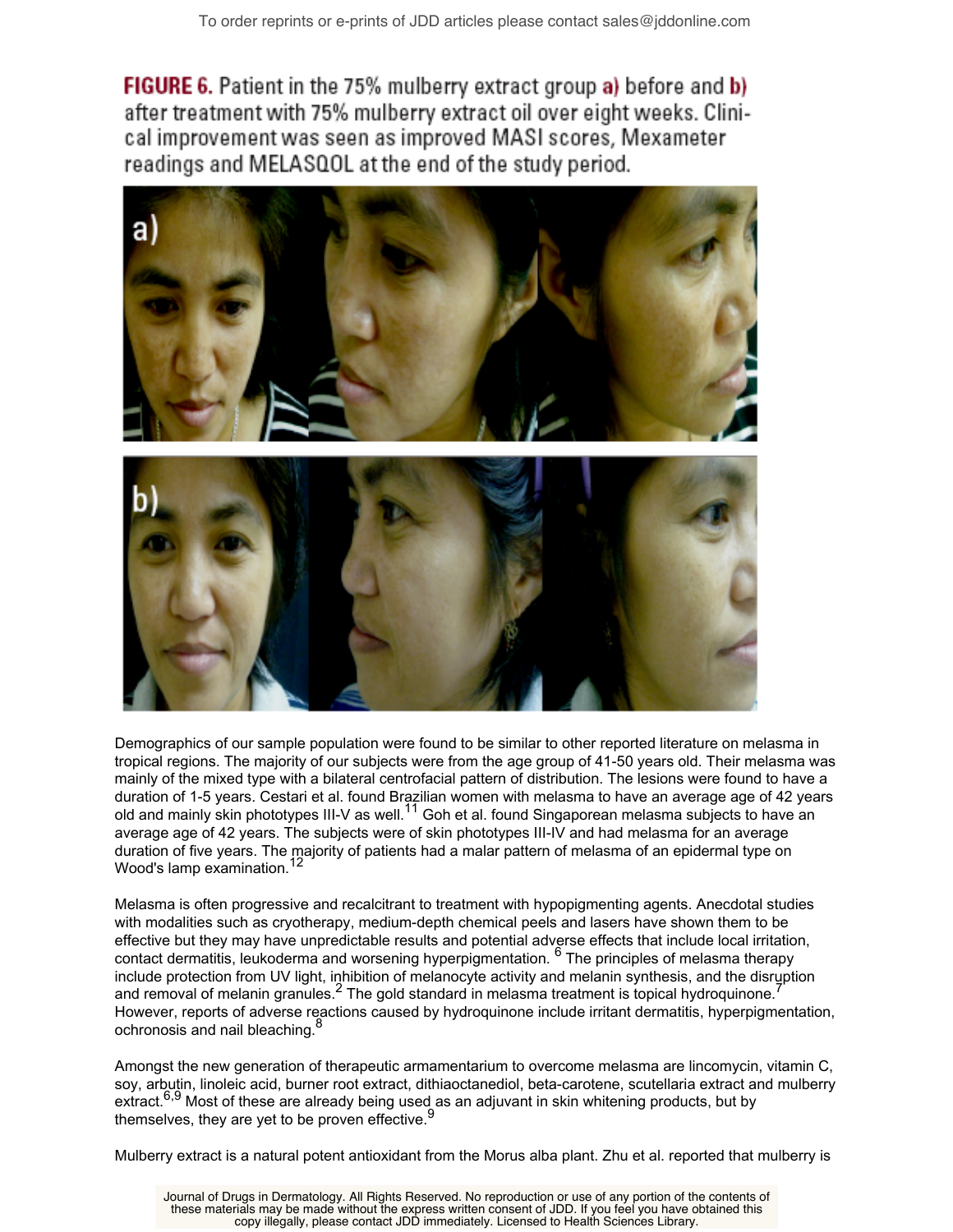rich in flavinoids, which act as a tyrosinase activity inhibitor.<sup>10</sup> Ebanks et al. showed that the flavinoids found in mulberry have a structure similar to the dihydroxyphenyl group of DOPA, thus enabling it to inhibit the activity of the tyrosinase enzyme at the distal portion of the melanogenesis pathway.<sup>14</sup> It was also suggested that flavinoids have the capability to chelate copper at the tyrosinase's active site.<sup>14</sup> Mulberry also contains mulberroside F, which has an inhibitory effect on tyrosinase activity and also on melanin formation on melana cells.<sup>10</sup> Studies by Lee comparing the tyrosinase inhibition of mulberry revealed that

0.39&#37 concentration of mulberry extract inhibits tyrosinase by 50 percent compared to 5.5 percent for hydroquinone and 10.0 percent for kojic acid.<sup>10</sup> Studies comparing the effects of mulberry extract against kojic acid on the inhibition of tyrosinase activity have found mulberry extract to be 4.5 times more potent as a tyrosinase inhibitor.<sup>13</sup> It was

#### **TABLE 2.**

Comparison of the Efficacy of 75% Mulberry Extract Oil Versus Placebo as a Topical Treatment for Melasma Among Using the MASI **IBA-L-OOL** 

| otore, mexameter neauny and melasuot otore                                                |                                                                                   |                                                                               |                         |  |
|-------------------------------------------------------------------------------------------|-----------------------------------------------------------------------------------|-------------------------------------------------------------------------------|-------------------------|--|
| <b>Subject Characteristic</b>                                                             | <b>Treatment Group</b>                                                            |                                                                               | P value                 |  |
|                                                                                           | Mulberry group n=25                                                               | Placebo group n=25                                                            |                         |  |
| Masi Scores<br>• Baseline<br>$\cdot$ Week 4<br>$\cdot$ Week 8<br>$P$ value**              | $4.076 (\pm 0.24)$<br>$3.296 (\pm 0.42)$<br>$2.884 (\pm 0.25)$<br>0.000           | $3.484 (\pm 0.52)$<br>$3.456 (\pm 0.53)$<br>$3.392 (\pm 0.53)$<br>0.000       | 0.000<br>0.496<br>0.000 |  |
| <b>Mexameter Reading</b><br>· Baseline<br>$\cdot$ Week 4<br>$\cdot$ Week 8<br>$P$ value** | $355.56 (\pm 59.51)$<br>$331.52 \ (\pm 56.13)$<br>$312.52 \ (\pm 57.03)$<br>0.000 | $368.24$ (± 46.62)<br>$370.20 (\pm 44.23)$<br>$372.12 \ (\pm 44.47)$<br>0.000 | 0.322<br>0.010<br>0.000 |  |
| Quality of Life<br>• Baseline<br>$\cdot$ Week 8<br>P value**                              | 58.84 ( $\pm$ 3.18)<br>44.16 ( $\pm$ 4.29)<br>0.000                               | 57.44 $(\pm 4.66)$<br>$54.28 (\pm 4.79)$<br>0.000                             | 0.310<br>0.000          |  |

\*computed using Mann-Whitney test, significant at P<0.05.

\*\* computed using Repeated Measures ANOVA.

also discovered that mulberry had superoxide scavenging activity besides melanin synthesis inhibition and tyrosinase inhibition.<sup>13</sup> MASI and Mexameter reading scores in this study showed a significant improvement for the mulberry extract oil group compared to the placebo group, giving support to the above data regarding mulberry extract as a lightening agent. The fact that the placebo group also exhibited an improvement in the MASI score may be due to diligent sunblock use.<sup>16</sup>

The MelasQOL scale was developed by Balkrishnan in 2003.<sup>11</sup> The quality of life domains found to be most affected by melasma were social life, recreation and leisure and emotional well-being.<sup>15</sup> In our study, the MelasQOL score showed a significant improvement in the mulberry extract oil group compared to the placebo group The decrease in the MelasQOL score was seen to correlate with the improvement exhibited by both the Mexameter reading and MASI score. Erythema and pruritus were the most frequent adverse events from subjects of both groups during the entire period of our study, but were mild and did not lead to subject dropouts.

# **CONCLUSION**

Seventy-five percent (75%) mulberry extract oil improves melasma in skin phototypes III-V, using objective measurements including Mexameter reading, MASI scores and MelasQOL scores. This is first study on the efficacy and safety of 75% mulberry extract oil on melasma amongst Filipino women. Although this study sample is small, it demonstrated a significant improvement in Mexameter, MASI and MelasQOL scores and encountered very minimal adverse events. These indicate that 75% mulberry extract oil is a good lightening agent in melasma. The authors recommend a larger sample size to document efficacy of mulberry extract, and longer duration of treatment and follow-up to three or six months, as well as follow up after the cessation of treatment for one month. Initial photopatch testing to rule out photocontact dermatitis should also be performed. A comparative study with 4% hydroquinone, the gold standard for melasma, would be the next step in proving the worth of 75% mulberry extract oil as an effective alternative for melasma treatment.

# **DISCLOSURES**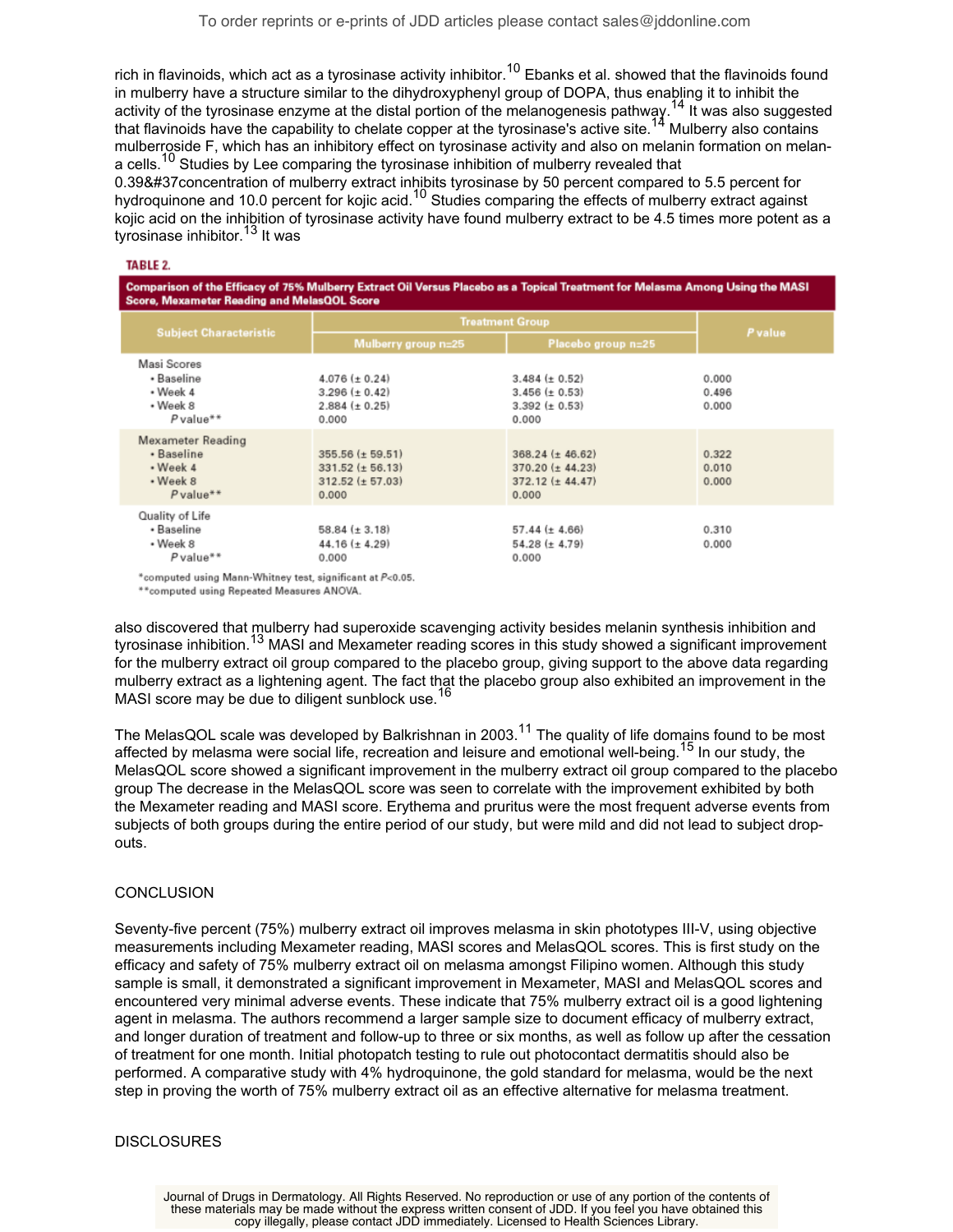# The authors have no relevant conflicts of interest to disclose

# **REFERENCES**

- 1. Mateus A, Bravo B, Issa MC, Spinelli L. A clinical prospective, randomized, doubled-blind trial comparing skin whitening complex versus hydroquinone in the treatment of melasma. J Am Acad Dermatol. 2007;56(2):87.
- 2. Gupta AK, Gover MDA, Kewan N, Taylor S. The treatment of melasma: A review of clinical trials. J Am Acad Dermatol. 2006;55(6):1048-1065. Epub September 28, 2006.
- Griffiths CE. Assessment of topical retinoids for the treatment of Far-East Asian skin. J Am Acad 3. Dermatol. 1998;39(2 Pt 3):104S-107S.
- 4. Montemarano AD. Melasma. Emedicine. Available at: http://emedicine.medscape.com. Accessed November 6, 2008.
- 5. Hurley ME, Guevara IL, Gonzales RM, Pandya AG. Efficacy of glycolic acid peels in the treatment of melasma. Arch Dermatol. 2002;138:1578-1582.
- 6. Mu-Hyung L, Hyun-Jin K, Dong-JU H, Jong-Hyun P, Hong-Yong K. Therapeutic effect of topical application of linoleic acid and lincomycin in combination with betamethasone valerate in melasma patients. J Korean Med Sc. 2002;17:518-523.
- 7. Hexsel D, Arellano I, Rendon M. Ethnic considerations in the treatment of Hispanic and Latin-American patients with hyperpigmentation. Br J Dermatol. 2006;156(suppl 1):7-12.
- 8. Rendon M, Berneburg M, Arellano I, Picardo M. Treatment of melasma. J Am Acad Dermatol. 2006;54(5 suppl 2):272S-281S.
- Badreshia-Bansal S, Draelos D. Insight into skin lightening cosmeceuticals for women of color. J Drugs 9. Dermatol. 2007;6(1):32-39.
- 10. Zhu W, Gao J. The use of botanical extracts as topical skin-lightening agents for the improvement of skin pigmentation disorders. J Investig Dermatol Symp Proc. 2008;13(1):20-24. .
- Cestari TF, et al. Validation of a melasma quality of life questionnaire for Brazilian Portuguese 11. language: The MelasQoL-BP study and improvement of QoL of melasma patients after triple combination therapy. Br J Dermatol. 2006;156(suppl 1):13-20.
- 12. Goh CL, Dlova CN. A retrospective study on the clinical presentation and treatment outcome of melasma in a tertiary dermatological referral center in Singapore. Singapore Med J. 1999;40(7):455- 458.
- 13. Lee SH, et al. Mulberroside F isolated from leaves of Morbus alba inhibits melanin biosynthesis. Biol Pharm Bull. 2002;25(8):1045-1048.
- 14. Ebanks JP, Wickett RR, Boissy RE. Mechanism regulating skin pigmentation: The rise and fall of complexion coloration. Int J Mol Sci. 2009;10(9):4066-4087.
- 15. Dominguez AR, Balkrishnan R, Ellzey AR, Pandya AG. Melasma in Latina patients: Cross-cultural adaptation and validation of a quality of life questionnaire in Spanish language. J Am Acad Dermatol. 2006;55(1):59-66. Epub May 2, 2006.
- 16. Vazquez M, Sanchez JL. The efficacy of a broad-spectrum sunscreen in the treatment of melasma. Cutis. 1983;32(1):92, 95-96.
- 17. Kimbrough-Green CK, Griffiths CE, Finkel LJ, Hamilton TA, et al. Topical retinoic acid (tretinoin) for melasma in black patients. A vehicle-controlled clinical trial. Arch Dermatol. 1994;130:727-733.

Address for Correspondence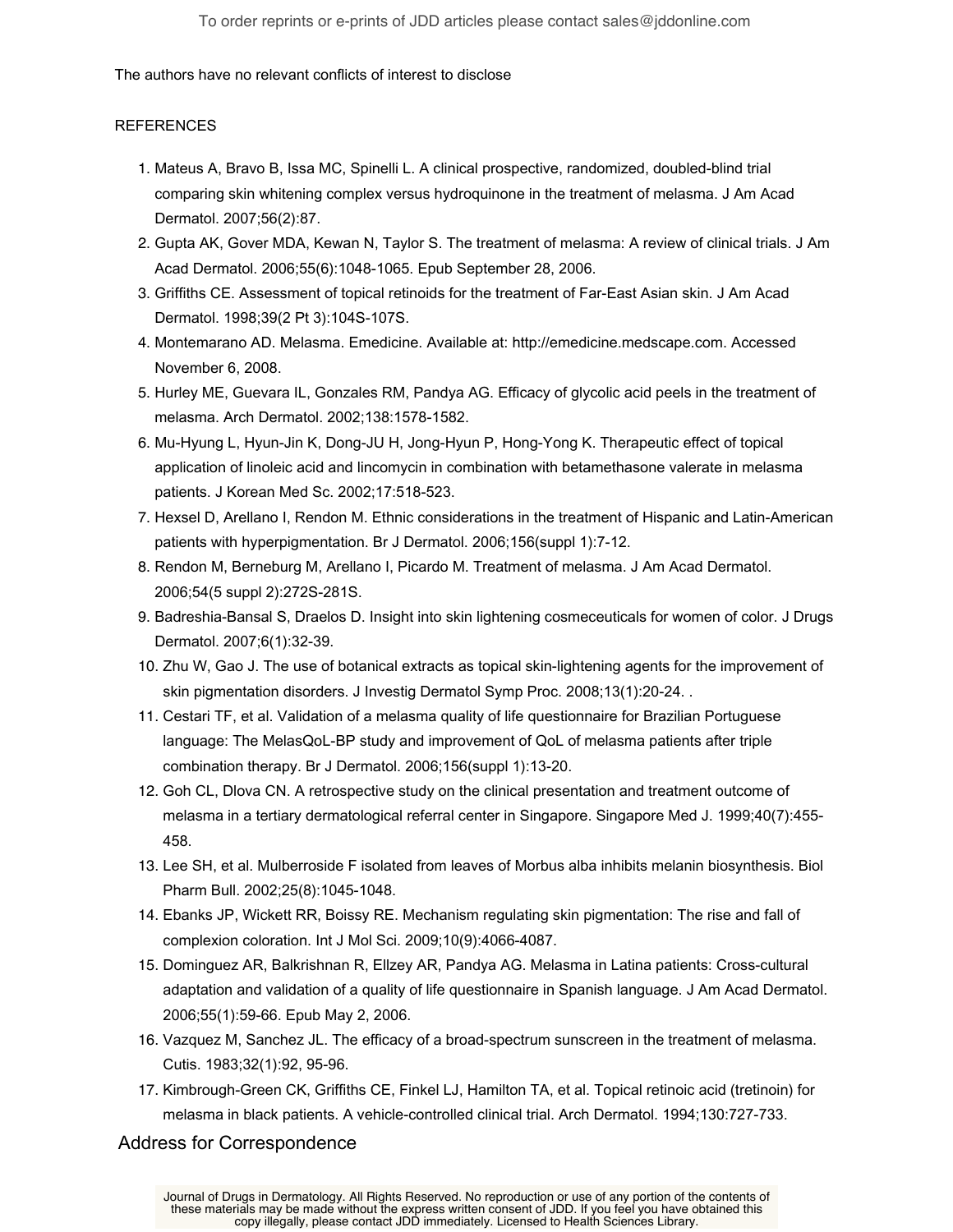Maria Jasmin Jamora 1311 Batangas Street Corner of Finlandia Street Makati City, Philippines Phone: 006328943952 Fax: 006322396098 E-mail: jasmin\_jamora@yahoo.com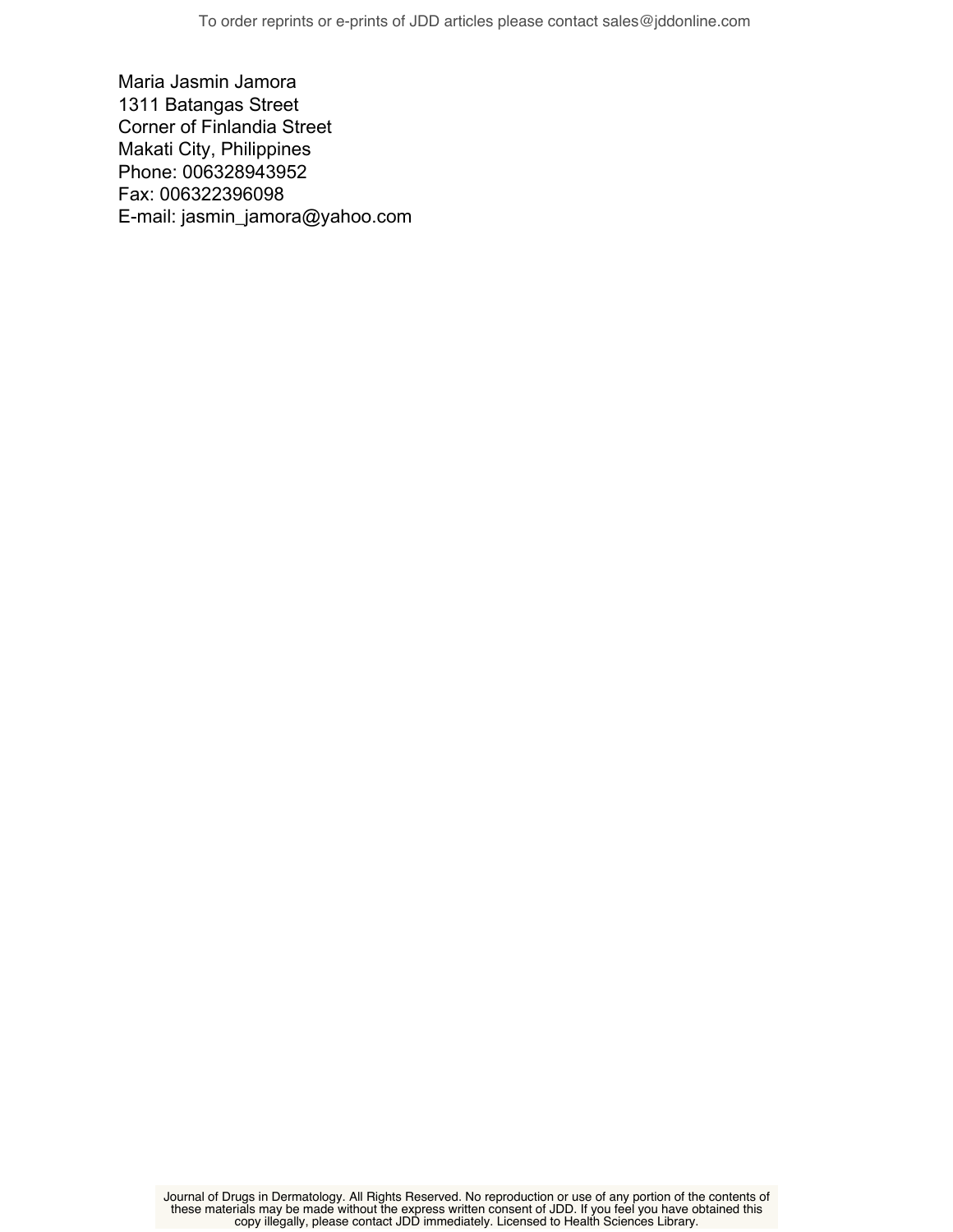FIGURE 1. Flow chart of the methodology and data analysis.

![](_page_10_Figure_1.jpeg)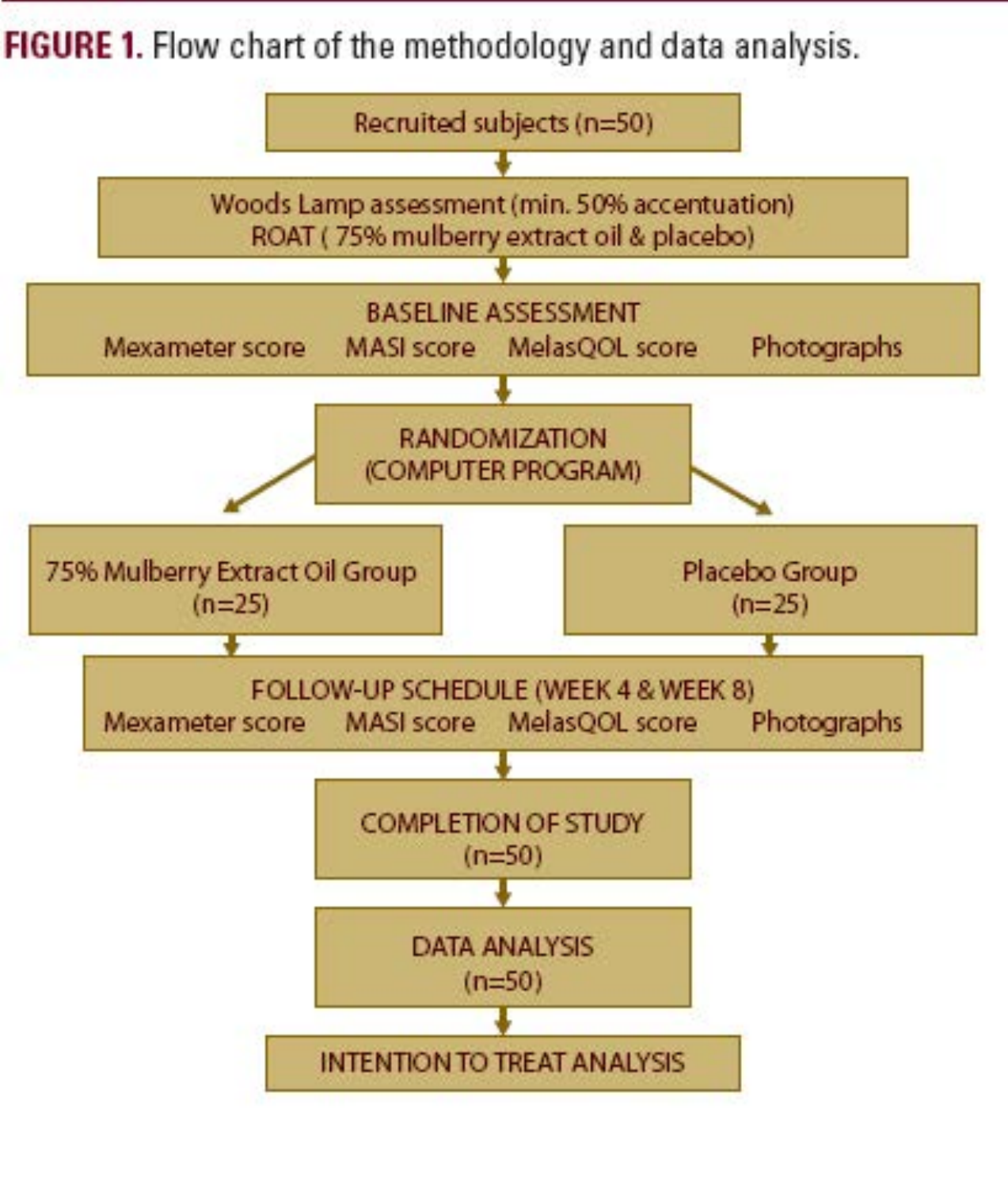FIGURE 2. Age distribution of subjects randomized to 75% mulberry extract oil versus placebo.

![](_page_11_Figure_1.jpeg)

treatmentgroup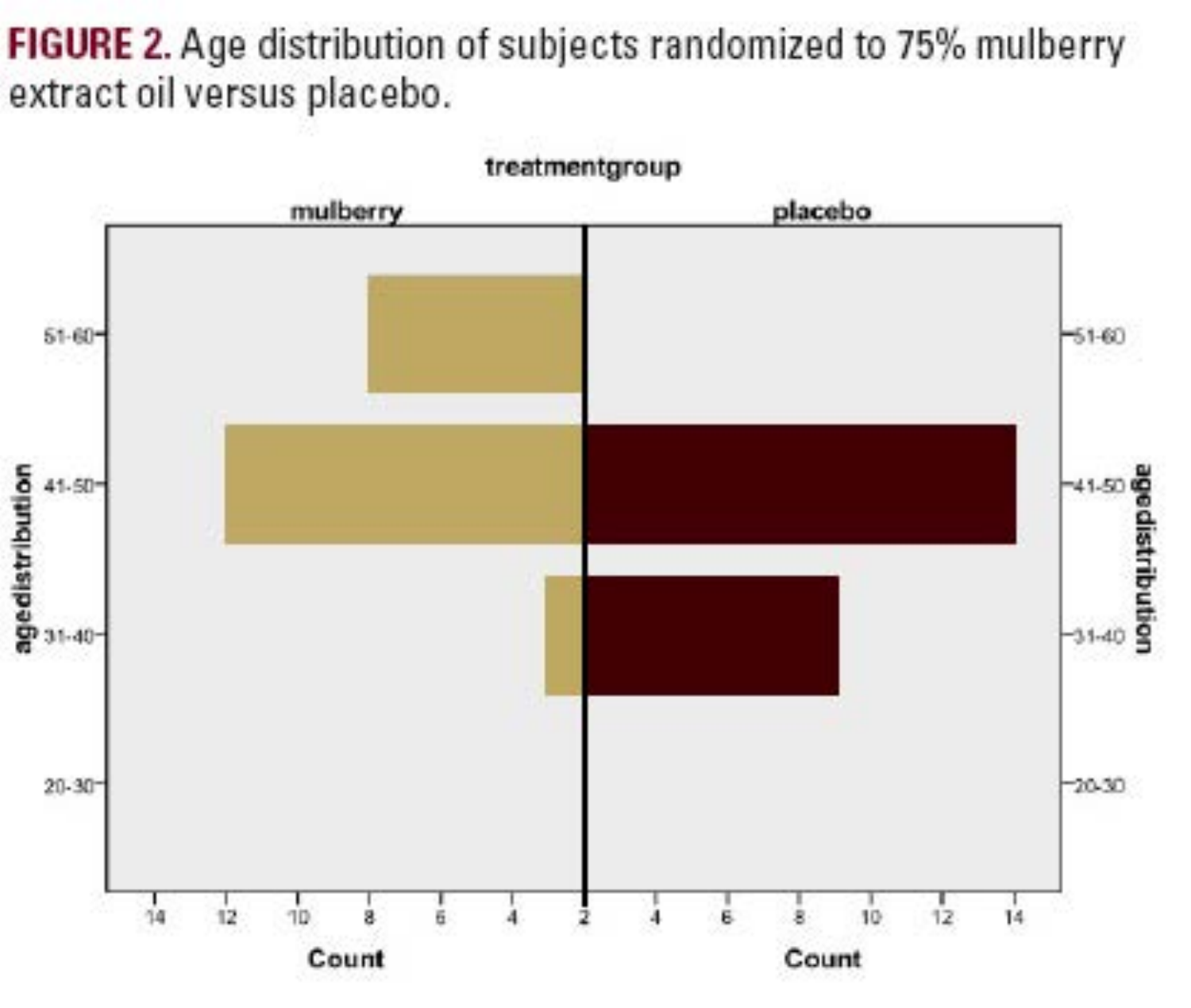# TABLE 1.

| <b>Patient Demographics</b>                                                                                       |                                          |                                               |                                      |         |
|-------------------------------------------------------------------------------------------------------------------|------------------------------------------|-----------------------------------------------|--------------------------------------|---------|
| <b>Subject Characteristic</b>                                                                                     | <b>Treatment Group</b>                   |                                               |                                      |         |
|                                                                                                                   | Mulberry group n=25                      | Placebo group n=25                            | Total n=50                           | P value |
| <b>Subject Characteristic</b>                                                                                     | <b>Treatment Group</b>                   | Total                                         | 0(0%                                 | 0(0%)   |
| Age distribution, (%)<br>$\cdot$ 20-30 years<br>$\cdot$ 31-40 years<br>$\cdot$ 41-50 years<br>$\cdot$ 51-60 years | 2(8.0)<br>3(12.0)<br>12(48.0)<br>8(32.0) | $\mathbf{0}$<br>9(36,0)<br>14(56.0)<br>2(8.0) | $\overline{2}$<br>12<br>26<br>10     | 0.072   |
| Gender distribution, (%)<br>· Female<br>$\cdot$ Male                                                              | 25 (100.0)<br>$\Omega$                   | 24 (96.0)<br>1(4.0)                           | 49<br>1                              | 1.00    |
| Type of melasma, (%)<br>· Epidermal<br>• Mixed Type<br>· Dermal                                                   | 2(8.0)<br>23 (92.0)<br>$\mathbf{0}$      | 1(4.0)<br>24 (96.0)<br>$\mathbf{0}$           | 3<br>47<br>$\mathbf{0}$              | 0.500   |
| Melasma pattern, (%).<br>• Malar<br>· Centrofacial<br>· Mandibular                                                | 6(24.0)<br>19 (76.0)<br>0                | 4(16,0)<br>21 (84.0)<br>0                     | 10<br>40<br>$\mathbf{0}$             | 0.363   |
| Symmetry, (%)<br>· Bilateral<br>· Unilateral                                                                      | 25 (100.0)<br>$\Omega$                   | 25 (100.0)<br>$\Omega$                        | 50<br>$\Omega$                       |         |
| Duration of melasma, (%)<br>$\cdot$ <1 Year<br>$-1-5$ Years<br>$\cdot$ >5 Years                                   | 3(12.0)<br>22(88.0)<br>0                 | 4(16,0)<br>21(84.0)<br>0                      | $\overline{7}$<br>43<br>$\mathbf{O}$ | 0.500   |
| History of sun block use, (%)<br>$\cdot$ None<br>. With sun block use                                             | 18 (72.0)<br>7(28.0)                     | 21(84.0)<br>4(16.0)                           | 39<br>11                             | 0.248   |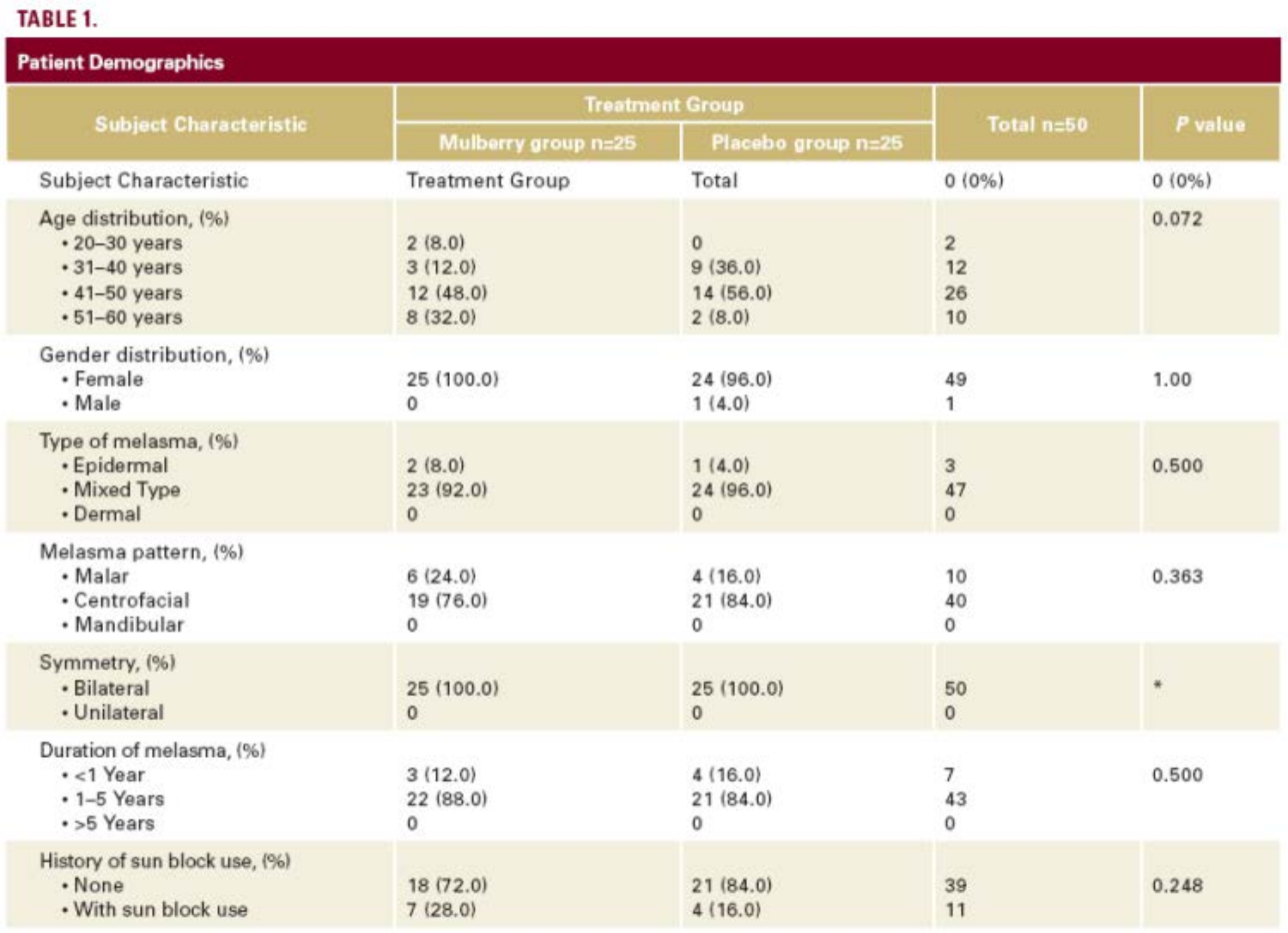FIGURE 3. MASI scores from baseline to week 8 for 75% mulberry extract oil group and placebo group.

![](_page_13_Figure_1.jpeg)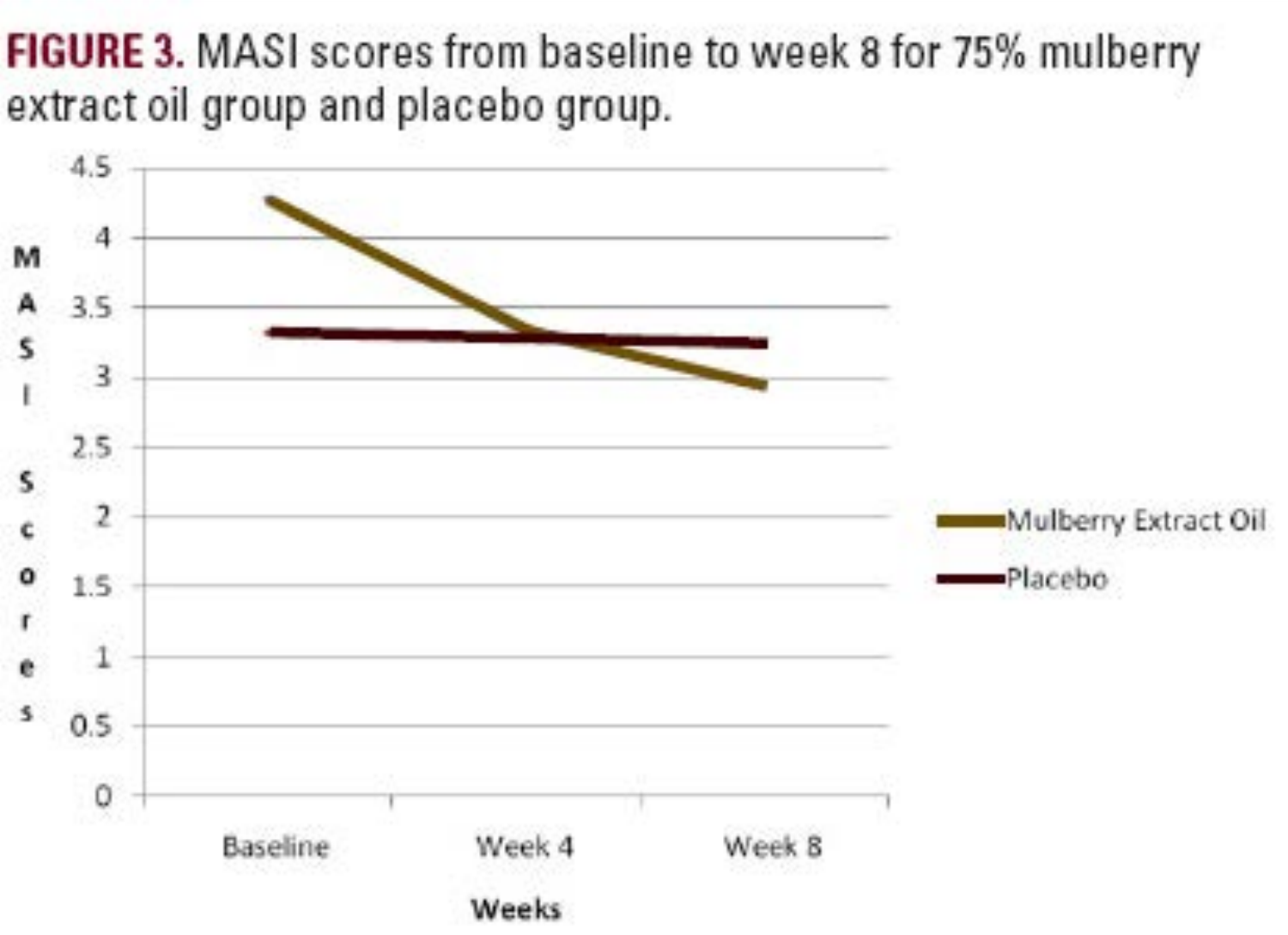FIGURE 4. Mean Mexameter reading from baseline to week 8 for 75% mulberry extract oil group and placebo group.

![](_page_14_Figure_1.jpeg)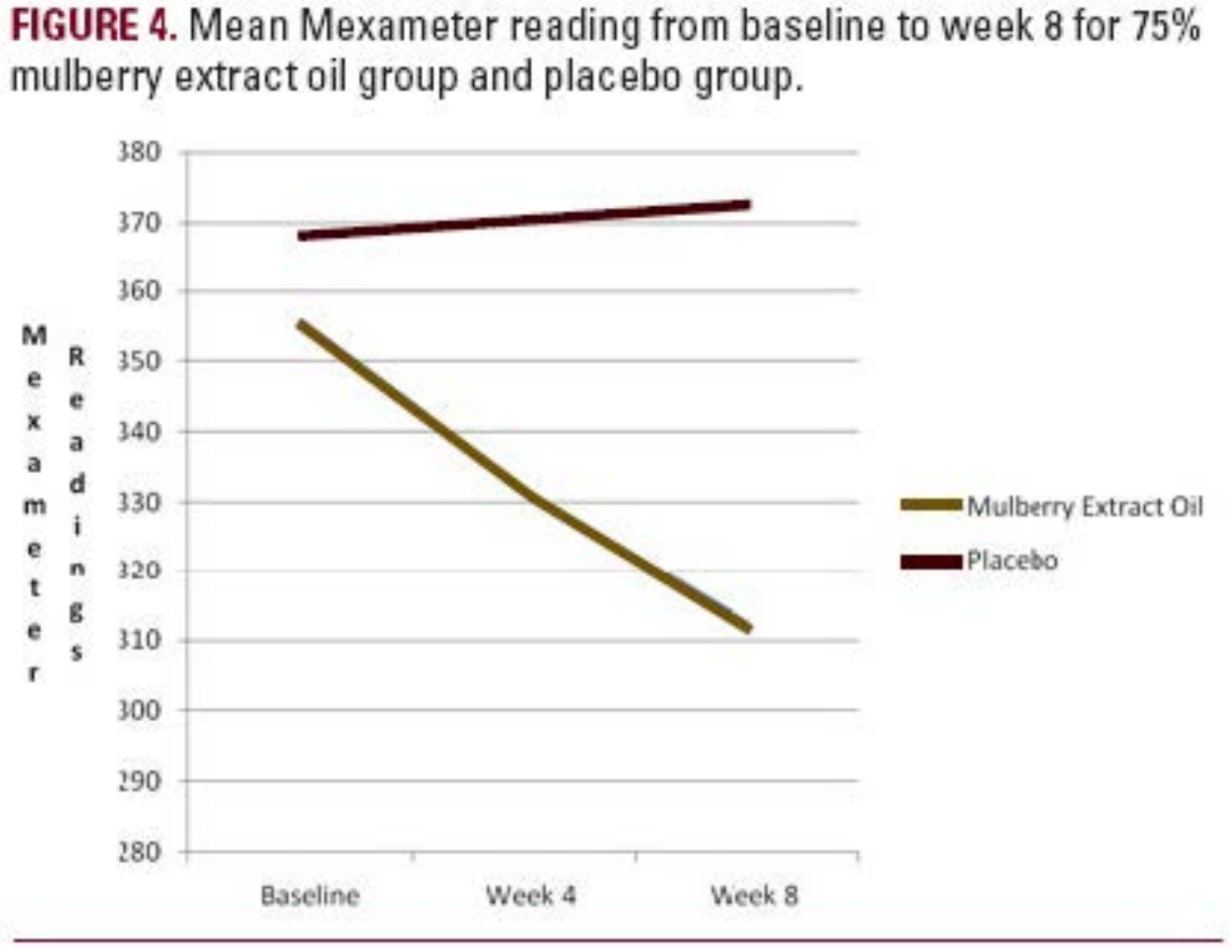FIGURE 5. MelasQOL scores from baseline to week 8 for 75% mulberry extract oil group and placebo group.

![](_page_15_Figure_1.jpeg)

![](_page_15_Figure_2.jpeg)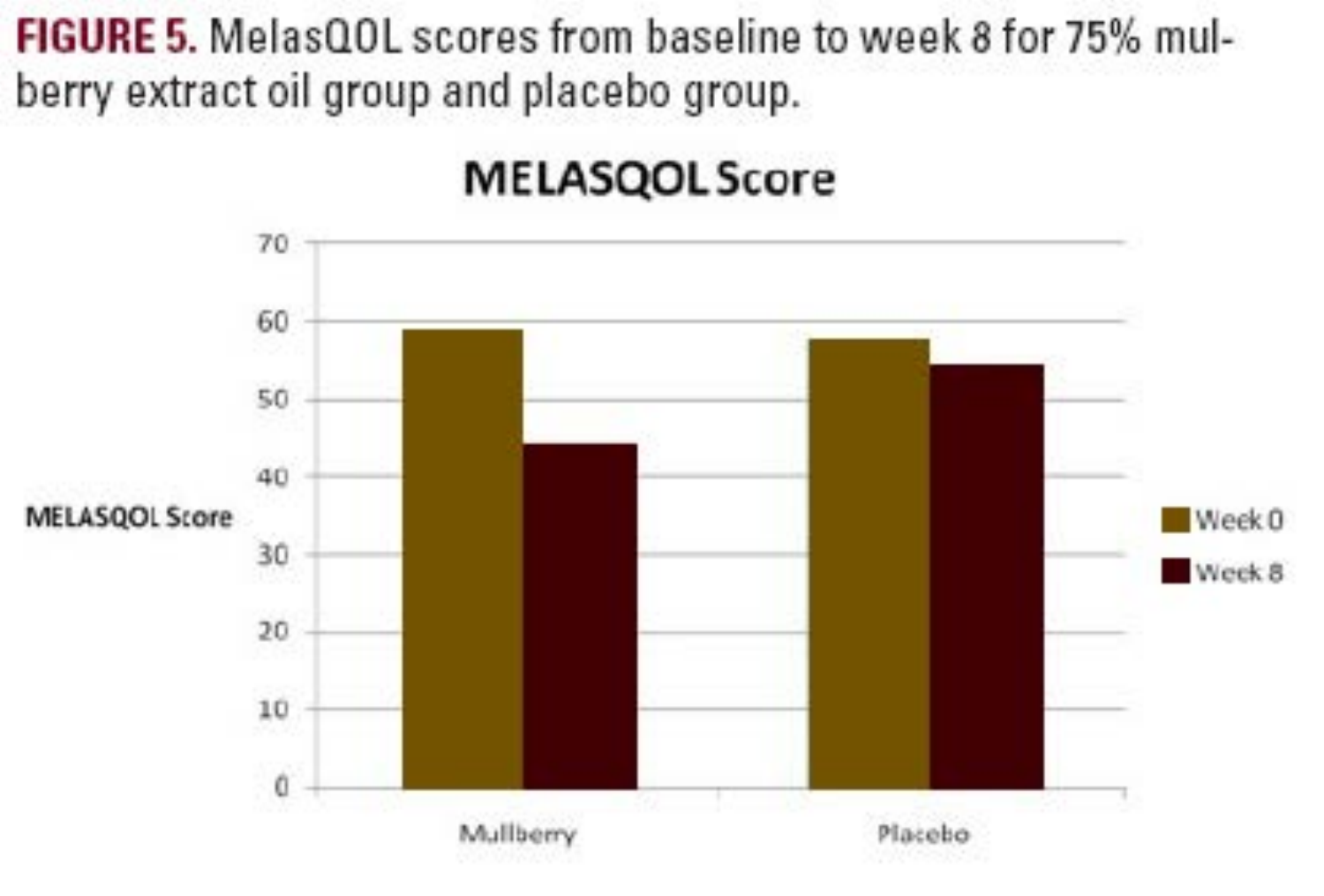**FIGURE 6.** Patient in the 75% mulberry extract group a) before and b) after treatment with 75% mulberry extract oil over eight weeks. Clinical improvement was seen as improved MASI scores, Mexameter readings and MELASQOL at the end of the study period.

![](_page_16_Picture_1.jpeg)

![](_page_16_Picture_2.jpeg)